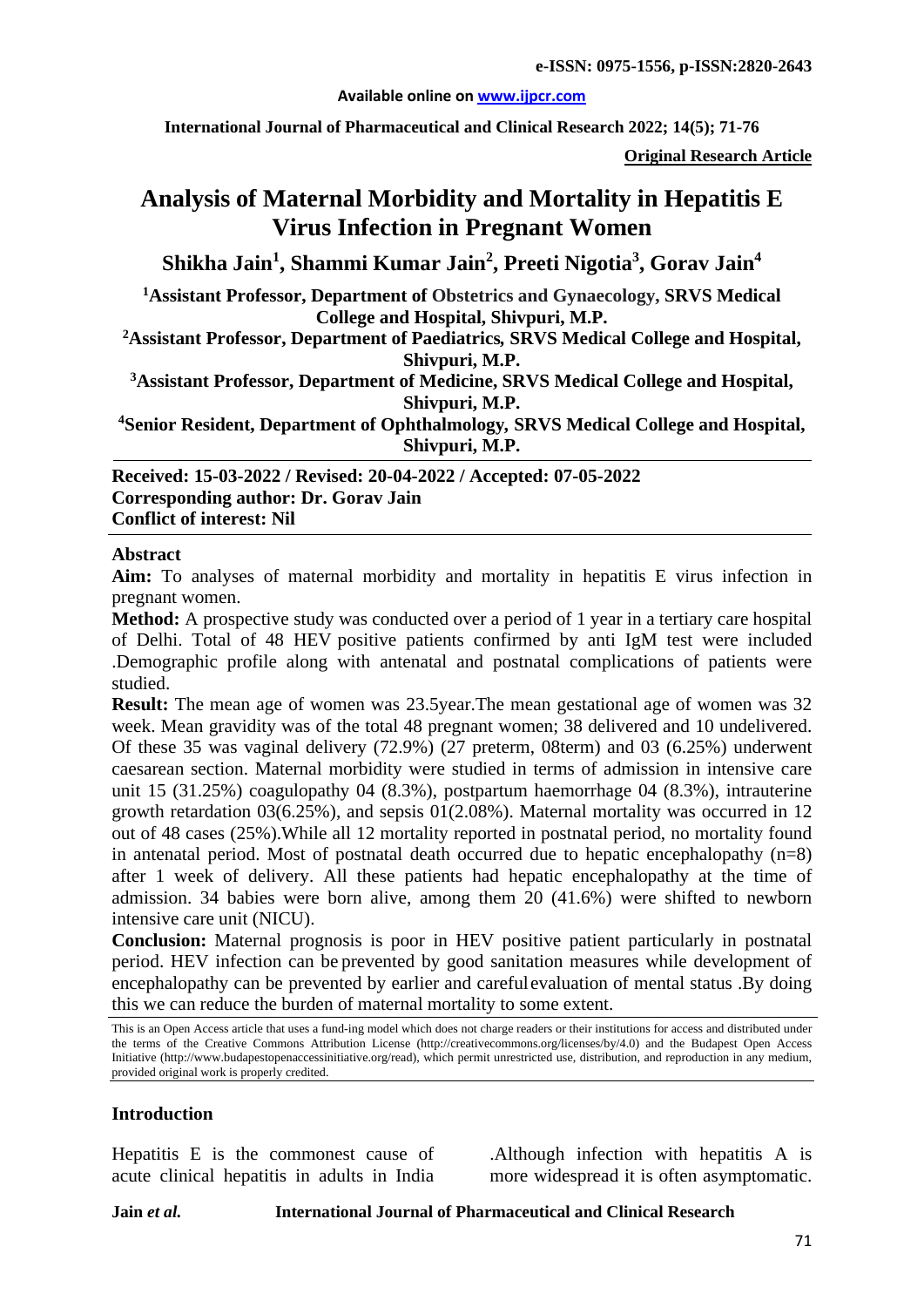Acute liver failure (ALF) has also been called fulminant hepatic failure or acute hepatic failure, with the basic definition of the onset of hepatic encephalopathy (HE) within 8 weeks of the patient becoming jaundiced. It's typical symptoms are anorexia, dark urine, nausea, vomiting, abdominal pain and icterus with alteration in sensorium and coagulopathy in hepatic encephalopathy. The nutritional, immunological, and genetic factors play role in the path physiology of fulminant HEV during pregnancy in developing countries .The most common source of HEV infection is faecally contaminated drinking water. In developing countries, HEV genotypes 1 and 2 are spread by faecally contaminated drinking water.

An understanding of disease complications can help to formulate effective strategies for disease prevention, control and patient management leading to better fetomaternal outcome. In view of the above-stated facts, we planned to study the fetomaternal morbidity and mortality associated with hepatitis E virus infection not only during the antenatal period but also during postnatal period.

## **Methodology:**

This prospective study was conducted in the Department of Obstetrics and Gyneacology of Deendayal Hospital Delhi, from July 2015 to June 2016.

Samples of 90 patients who presented with jaundice in pregnancy were collected and sent to laboratory for complete blood counts, coagulation profile, liver function tests , renal function tests and serological tests for IgM anti- HAV, HBs antigen, IgM anti-HEV, and IgM anti-HCV using commercially available ELISA kits.

Acute viral hepatitis E can usually be differentiated from other causes of jaundice by its marked elevations of aspartate transferase and alanine transferase (typically  $\geq$  400 IU/L), serum bilirubin  $>1.2$  mg/dl, anti IgM  $>0.458$ , moderate elevation of alkaline

# phosphatase.

Women with jaundice due to cholestasis of pregnancy, pre-eclampsia, acute fatty liver of pregnancy, inflammation of bile ducts, gallstones, infiltrative disease of liver, hepatitis A, B or C were excluded from the study. Women with both anti IgM E and anti IgM A positive were also excluded. Data was collected after an informed consent from HEV positive patients who fulfilled the inclusion criteria. Personal, family and socioeconomic history was recorded in detail. Complete physical and obstetric examination was carried out.

The presence of PT prolongation or hepatic encephalopathy (grade II or higher) was ground for admission in intensive care unit (ICU).Hepatic encephalopathy was graded using west Haven criteria 1. All patients were admitted and managed in collaboration with physician.

Pregnancy termination by induction of labour or caesarean section was carried out only for obstetric indications. All patients were followed till discharge or death.

# **Result:**

Out of a total of 90 patients admitted for jaundice; 48 pregnant women (mean age  $23.5\pm2.5$ yrs) presenting with clinical and biochemical evidence of hepatitis and serologically proven HEV were included in this study. 15 (31.2%) patients were primigravida followed by gravida two in 12 (25%) cases and 11 (22.9%) patients were gravida 3 or more. Out of 48 HEV positive, 20 women (41.6%) were in the second trimester of pregnancy and 28 women (58.4%) were in the third trimester. Most of the women were belonging to poor socioeconomic status. Serum bilirubin of these patients varied between  $1.5 - 26$  mg/dl with mean of 15.34 ± 5.32 mg/dl, ALT ranged 24 – 1933 IU/L with mean value of 602 IU/L, AST ranged 18-3160 IU/L with mean 712 IU/L.

Maternal complications were studied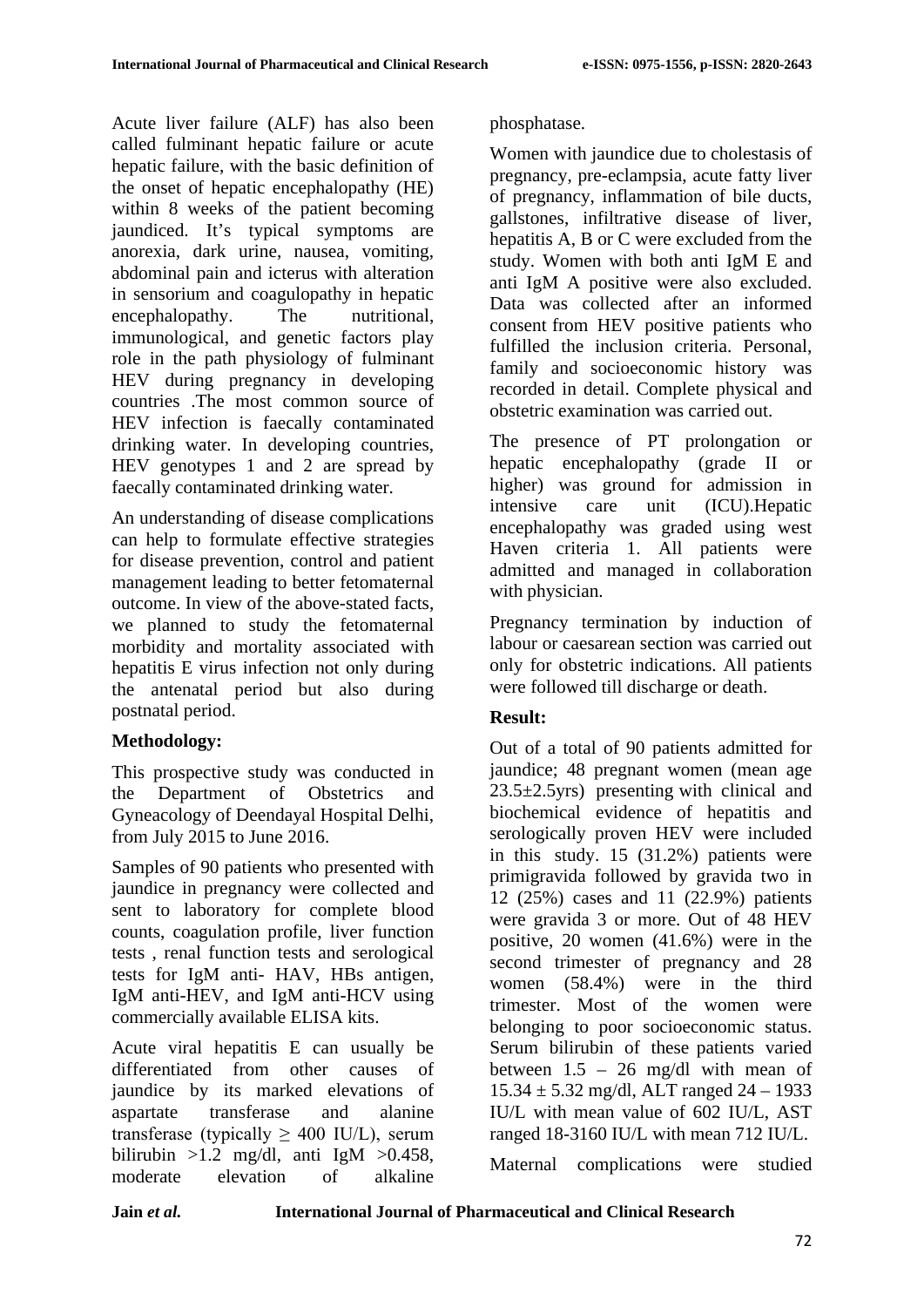during antenatal and postnatal period in table 2 and table 3 respectively Out of 48 HEV patients 35(72.9%) were delivered vaginally (27 preterm, 08term) and 03 (6.2%) underwent caesarean section (two for failed induction and one for primi breech in labor).Induction were done for IUD, severe oligo, BPS 4/8. 10(20.8%) patients were undelivered and discharged after showing decreasing trends in liver function tests (LFTS )and was advised to follow up in OPD with weekly LFT done. Out of those 10; 05 were readmitted as preterm labor with deranged LFT but not reincluded in study, 02 continued their pregnancy up to term without any complication and 03 were lost to follow up. Morbidity reported during antenatal period were 03(6.25%) ICU admission, 03(6.25%) IUGR, 04(8.3%) IUD, 02 (4%) coagulation failures, 01(2.08%) chorioamnionitis. No mortality was reported in antenatal patients. However in all 03 ICU patients and patient with chorioamnionitis mortality occurred later on in postnatal period.

IN table 3 postnatal complications were

studied. Out of total 38 delivered patients; 12 (25% ) mortality occurred. Most were because of hepatic encephalopathy(HE) leading to coma due to fulminant liver failure after one week of delivery.02 (4.1% ) maternal deaths were occurred due to disseminated intravascular coagulation (DIC) because of coagulation failure.01 maternal death was because of pulmonary embolism due to venous thrombosis of leg on 18th day of delivery confirmed by Doppler of legs.01 death was because of multiorgan failure due to sepsis on 6th postnatal day.04 patients out of 38(10.5%) had PPH during intrapartum and postpartum period managed conservatively.22 patients had uneventful period after delivery and were discharged.

Foetal outcome in patients infected with acute hepatitis E in pregnancy is shown in Figure 4. Among 34 alive babies, 20(58.8%) were admitted to NICU. Out of 20 NICU admissions; 16 were admitted for low birth weight and 04 forbirth asphyxia. Rest of the 11 preterm babies (Birth wt. >1.5 kg) were shifted to mother side.

| <b>VARIABLES</b>               | <b>MEAN</b> (SD) | <b>RANGE</b>       |
|--------------------------------|------------------|--------------------|
| Age                            | 23.5(2.5)        | $19 - 36$ (yrs)    |
| <b>Gravidity</b>               | 02               | $-5$               |
| <b>Gestational Age</b>         | 32(5.02)         | $16 - 42$ (wks)    |
| II Trimster $(n = 20)$         |                  |                    |
| <b>III</b> Trimster $(n = 28)$ |                  |                    |
| <b>Total Bilirubin</b>         | 15(5.3)          | $1.5 - 26$ (mg%)   |
| <b>Alanine Transferase</b>     | 602              | $24 - 1933$ (IU/L) |
| <b>Aspartate Transferase</b>   | 712              | $18 - 3160$ (IU/L) |

## **Table 1: Demographic & Lab Parameters**

## **Table 2: Pregnancy Outcome**

| <b>Outcome</b>                               | Number ( $n = 48$ ) Percentage(%) |         |
|----------------------------------------------|-----------------------------------|---------|
| <b>Vaginal Delivery</b>                      | 35/48                             | 72.92 % |
| <b>Cesarean section</b>                      | 03/48                             | 6.25%   |
| <b>Undelivered Improved &amp; Discharged</b> | 10/48                             | 20.83 % |
| <b>Antenatal Mortality</b>                   | $00\,$                            |         |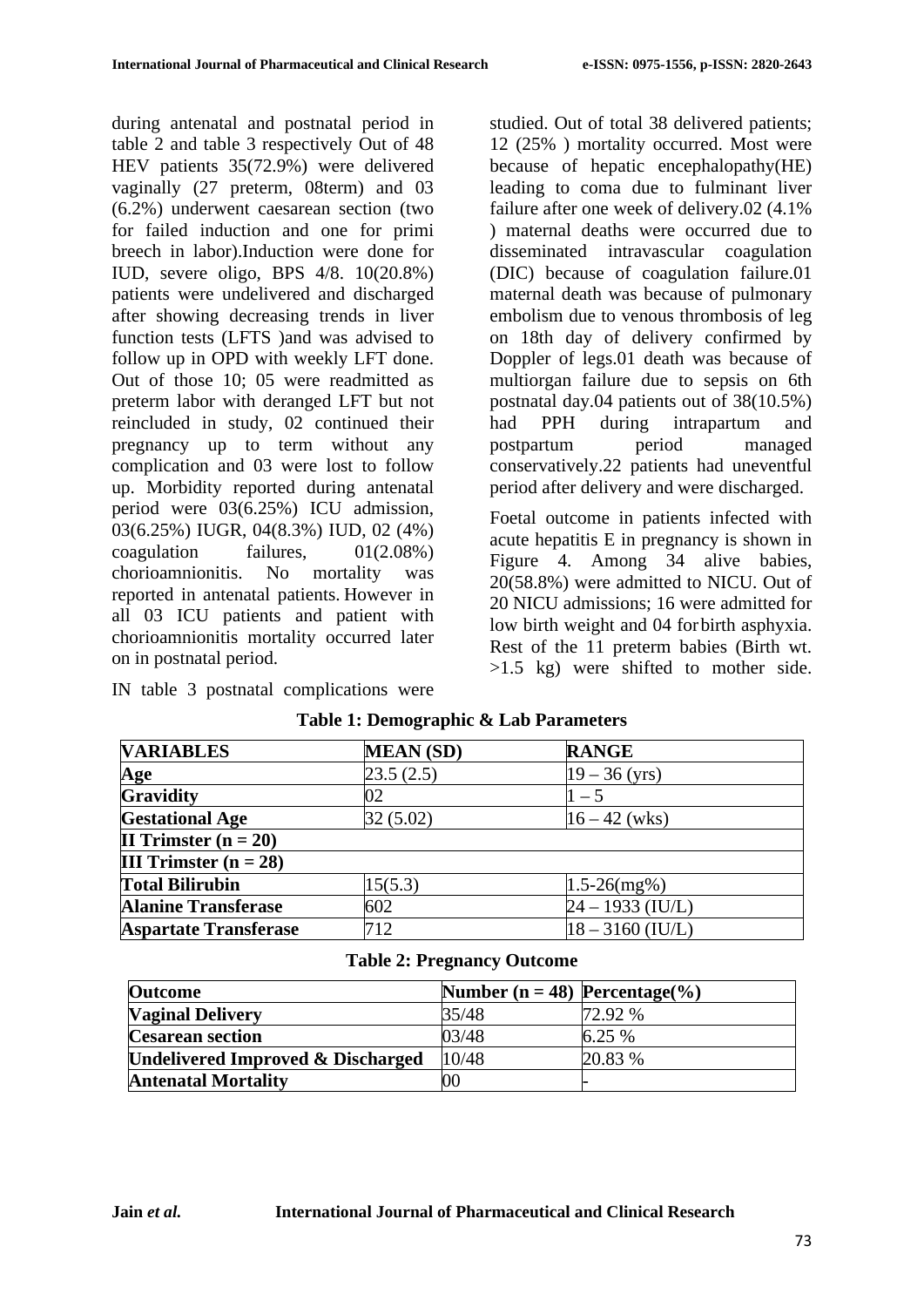| <b>Outcome</b>           | Number $(n = 10)$ | Percentage $(\% )$ |
|--------------------------|-------------------|--------------------|
| <b>Preterm Delivery</b>  | 05/10             | 50%                |
| <b>Term Delivery</b>     | 02/10             | 20 %               |
| <b>Lost to Follow Up</b> | 03/10             | 30 %               |

#### **Table 3: Pregnancy Outcome of 10 Undelivered Patients on follow up**

## **Table 4: Perinatal Outcome**

| <b>Outcome</b>           | Number $(n = 38)$ | Percentage $\left(\frac{9}{6}\right)$ |
|--------------------------|-------------------|---------------------------------------|
| <b>Born alive</b>        | 34/38             | 89.47 %                               |
| <b>IUD</b>               | 04/38             | 10.53 %                               |
| <b>Term Baby</b>         | 11/38             | 28.95 %                               |
| Preterm                  | 27/38             | 71.05 %                               |
| <b>Admission to NICU</b> | 20/38             | 52.63 %                               |

## **Table 5: Maternal Complication**

| Complication              | Number $(n=48)$ | Percentage $(\% )$ |
|---------------------------|-----------------|--------------------|
| <b>Chorioamnionitis</b>   | 01/48           | 2.08 %             |
| <b>IUGR</b>               | 03/48           | 6.25 %             |
| <b>PPH</b>                | 04/48           | 8.33 %             |
| <b>Pulmonary Embolism</b> | 01/48           | 2.08 %             |
| <b>DIC</b>                | 02/48           | 4.17 %             |
| <b>Sepsis</b>             | 04/48           | 8.33 %             |
| <b>Encephalopathy</b>     | 08/48           | 16.67 %            |
| <b>Death (Post Natal)</b> | 12/48           | 25 %               |

#### **Table 6: Cause of Death**

| <b>Cause of</b>           | Number $(n=48)$ | Percentage $(\% )$ |
|---------------------------|-----------------|--------------------|
| <b>Encephalopathy</b>     | 08/48           | 16.67 %            |
| DIC                       | 02/48           | 4.17 %             |
| <b>Pulmonary Embolism</b> | 01/48           | 2.08 %             |
| <b>Sepsis</b>             | 01/48           | 2.08 %             |

## **Discussion:**

Hepatitis E is usually self-limiting but may develop into fulminant hepatitis (acute liver failure) especially in pregnancy. The hepatitis E virus is transmitted via the faecal-oral route, principally via contaminated water. Hepatitis E is found worldwide, but the prevalence is highest in East and South Asia. [1]

Our study had 90 cases of jaundice out of which 48(53.4%) were due to HEV. This is comparable with the findings of the various studies, who reported the incidence of HEV infection in pregnancy from 45% to more than 50% [2]. The reason for it may be that pregnancy is associated with high levels of steroid

hormones. These steroid hormones may promote viral replication. [3]

In our study 26 patients (54.1%) had preterm deliveries between 25 – 35 weeks of gestation. Study by Oladokun et al [4] and Parveen et al [5] have reported 39.6% and 71.1% of preterm deliveries respectively. It was also observed in our study that most of the patients were illiterate, unbooked and belonged to low socioeconomic class, living in areas with poor sanitation. This accounts for a higher prevalence of HEV infection in these women. Malnutrition superimposed on

the normal demands of pregnancy and inversion of T and B lymphocytes in early pregnancy have been postulated to be the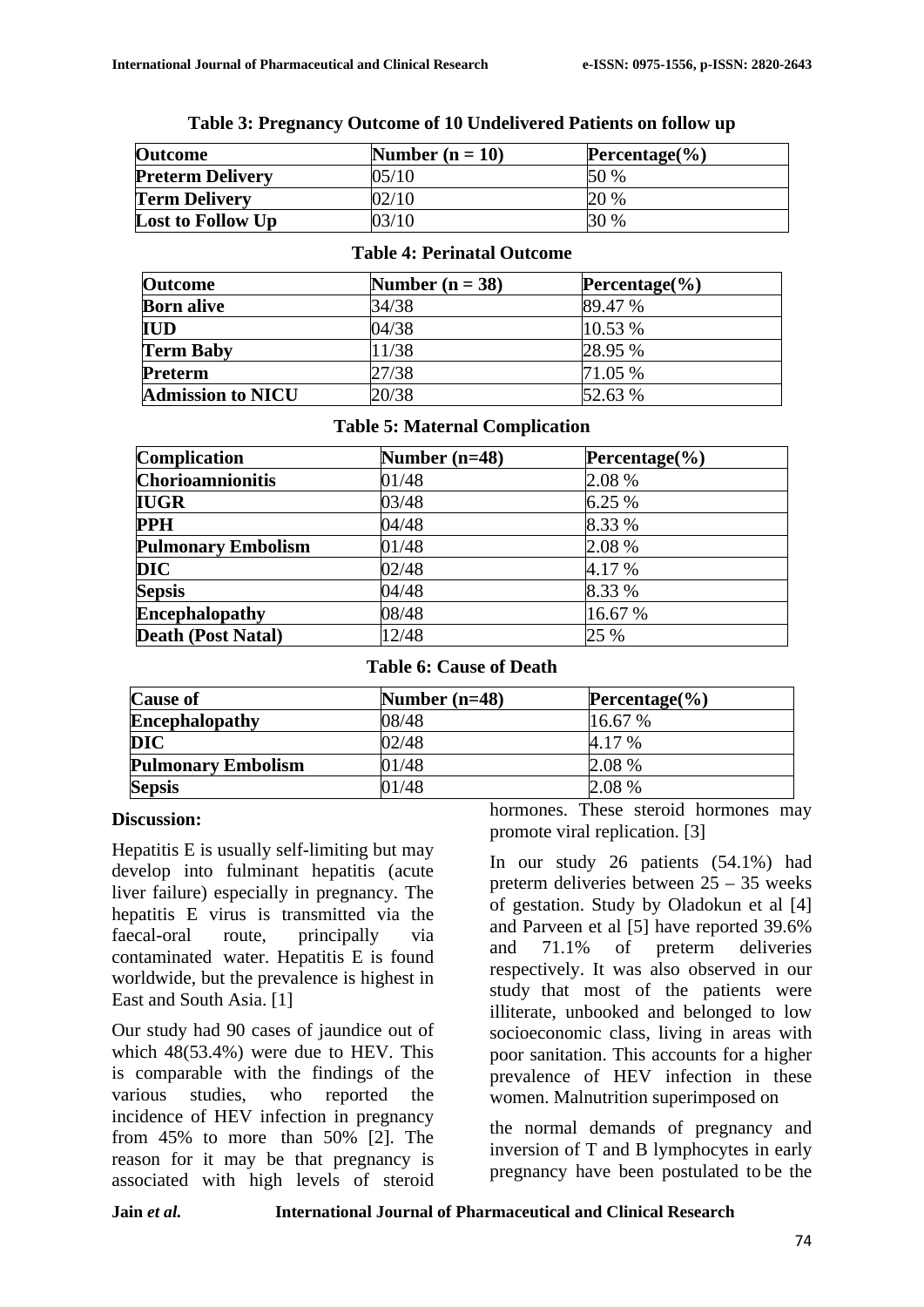contributing factors [6].

Our maternal mortality rate was 25 %( 12 /48). Kamalajayaram and Rama Devi reported 33.3% and Singh et al reported 10% mortality rate in there studies [7,8]. In our study no death in antenatal period was found, However 03 patients with grade III/ IV encephalopathy were shifted to ICU. 02 IUD patients developed coagulation failure treated by transfusion of blood products.

Most common cause of mortality was hepatic encephalopathy due to acute liver failure seen in 08(16.67%) patients .Out of 08 patients 02 had grade III and 01 had grade IV encephalopathy at the time of admission. Patient with grade IV HE had IUD induced delivery on day 03 of ICU stay .02 patient with HE grade III had spontaneous preterm delivery on day 5th , 6th day respectively. Rest 04 patients had grade I and 01 patient had grade II HE respectively at the time of admission, admitted to ICU after delivery because of not responding to treatment .All patients developed higher grades of encephalopathy and despite best possible treatment went in to coma and finally death after 1-2 weeks of delivery. Anshuja et al [9] and sultana et al [10] also reported hepatic encephalopathy is the most common cause of death in viral hepatitis .All maternal deaths in this group of patients had initial serum bilirubin level of  $> 15$ . It shows that maternal mortality is directly related to the serum bilirubin level.

Out of the 04 women with DIC who were treated by transfusion of fresh frozen plasma, 02 woman (4.12%) died despite management on 3rd, 4th day of delivery. Tripti et al [11] reported DIC 21% in his study which is consistent with our study.

01 patient (2.01%) on 16th day developed unilateral pain , swelling over left leg, homans sign was positive, d dimer test was positive. Color dopler of leg revealed deep venous thrombosis .Anticoagulants was started, leg elevation was done but patient

was developed pulmonary embolism and expired after 2 days.01 patient (2.01%)died because of sepsis already set in antenatal period admitted with chorioamnionitis. All 12 mortality were seen in the postnatal period i.e. high postnatal mortality also reported in study done by Sultana et al10. This observation can partly be explained by the fact that process of multiorgan failure has been already initiated in antepartum period. However, exact underlying mechanism for this deterioration is not yet known Among the 20 NICU admission 06 died within one week along with the 4 IUD contributes to 10 perinatal deaths out of 38 deliveries of HEV positive mother. This high perinatal mortality is similar to the study reported by Tahira et al [12].

To summarize as HEV infection can by prevented by good sanitation measures ,while development of encephalopathy can be prevented by earlier and careful evaluation of mental status .By doing this we can reduce the burden of maternal mortality to some extent. Attacks are often precipitated by infection or constipation. Hepatic encephalopathy is reversible with treatment. [13]

All delivered patients should receive crucial care in collaboration with physician. .Early and timely diagnosis coupled with multidisciplinary approach to the management can save life of the mother and foetus.

# **References:**

- 1. Ferenci P, Lockwood A, Mullen K, Tarter R, Weissenborn K, Blei AT. Hepatic encephalopathy—definition, nomenclature, diagnosis, and quantification: final report of the working party at the 11th World Congresses of Gastroenterology, Vienna, 1998. HEPATOLOGY 2002;35:716-721.
- 2. Beniwal M, Kumar A, Kar P et al. Prevalence and severity of acute viral hepatitis and fulminant hepatitisduring